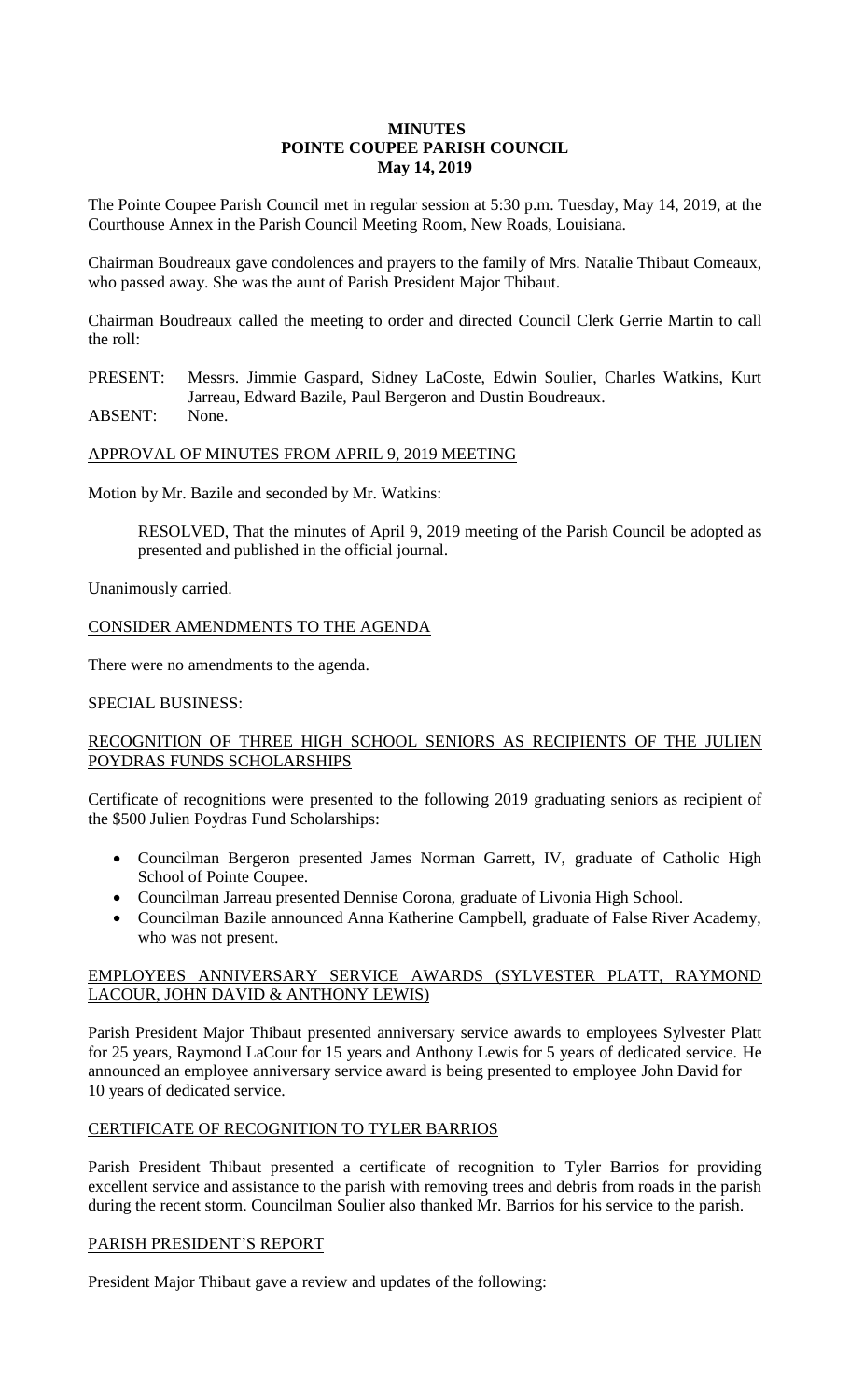- Overview of the finances, infrastructures and options for repairs to buildings in the parish.
- Status on setting up an emergency fund of approximately \$230,000 or more to be set aside each year for the next five (5) years, as per requirement in the charter.
- Will be presenting budget amendments in a few months.
- Announced and invited councilmembers to attend a meeting of the Corps of Engineers on May 15, 2019 at 11:00 a.m. at the E-911Communications Center to discuss the high waters in the Mississippi River.
- Declaration of Emergency was issued today, due to the recent rainfall.
- False River is high and closed, due to over 10 inches of rainfall throughout the parish.
- Capital Outlay funding has been moved by the Legislature to Priority 1 for \$500,000 to repair the Courthouse and \$250,000 to repair the Courthouse Annex Building.
- Repairs to the sewer system and kitchen at the Detention Center.

# PUBLIC COMMENTS ON AGENDA ITEMS

There were no public comments.

PUBLIC HEARING ON AN INTRODUCED PROPOSED ORDINANCE TO AMEND AND REENACT PROVISIONS OF THE POINTE COUPEE PARISH CODE OF ORDINANCES RELATIVE TO CULVERTS; TO PROVIDE FOR PERMITS, FEES AND SPECIFICATIONS; AND TO PROVIDE FOR RELATED MATTERS, AND THEREAFTER, DISCUSSION CONSIDERATION OF THE ADOPTION

A hearing to obtain public input to a proposed ordinance to amend and reenact provisions of the Pointe Coupee Parish Code of Ordinances relative to culverts; to provide for permits, fees and specifications; and to provide for related matters was conducted at 6:08 p.m. on Tuesday, May 14, 2019 at the Parish Council Meeting Room, Courthouse Annex, 160 East Main Street, New Roads, Louisiana.

Mr. Elliott Bizette commented and questioned the reason why NRCS denied him a replacement culvert on one side of his property, and thereafter was issued a culvert permit from the parish.

In response to Mr. Bizette, Parish President Thibaut gave an overview of this matter and stated it is illegal for the parish to dispense public funds if not benefitting the public, unless there is a written documentation stating the parish is legally required to do so.

Chairman Boudreaux commented on the ordinance and recommended changes be made in paragraph (a) of Section 19-20 the word "may" be removed and replace with the word "will", and paragraphs (b) and (c) of Section 19-20 of said ordinance be removed. He stated due to the recent rainfall, there are some culverts that need to be changed and replaced that are impeding drainage.

There were no objections received orally or written to the ordinance.

Motion by Mr. Boudreaux and seconded by Mr. Soulier:

RESOLVED, That a proposed ordinance to amend and reenact provisions of the Pointe Coupee Parish Code of Ordinances relative to culverts; to provide for permits, fees and specifications; and to provide for related matters be amended.

The Chairman called for a roll call vote that resulted as follows:

YEAS: Messrs. Gaspard, LaCoste, Soulier, Watkins, Jarreau, Bazile, Bergeron and Boudreaux.

NAYS: None. ABSENT: None.

On a vote of 8-0-0, the motion carried.

Motion by Mr. LaCoste and seconded by Mr. Soulier: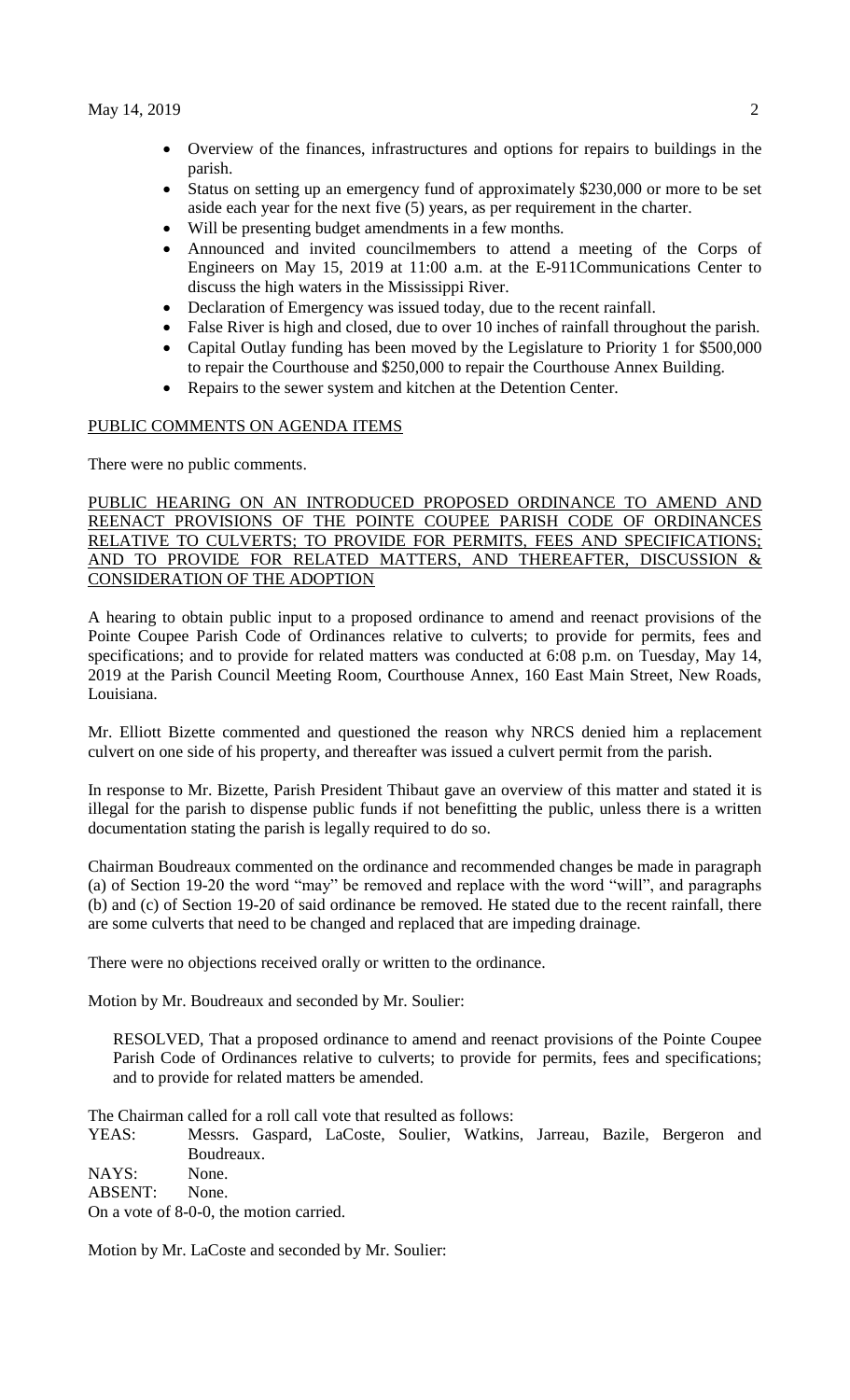$\text{May } 14, 2019$  3

RESOLVED, That a proposed ordinance to amend and reenact provisions of the Pointe Coupee Parish Code of Ordinances relative to culverts; to provide for permits, fees and specifications; and to provide for related matters be adopted with amendments by the Pointe Coupee Parish Council.

The Chairman called for a roll call vote that resulted as follows:

YEAS: Messrs. Bergeron, Bazile, Jarreau, Watkins, Soulier, LaCoste, Gaspard and Boudreaux. NAYS: None.

ABSENT: None.

On a vote of 8-0-0, the motion carried.

#### INTRODUCTION OF AN ORDINANCE GRANTING A NINETY-NINE YEAR FRANCHISE TO PC ELECTRIC (PUBLIC HEARING WILL BE HELD JUNE 11, 2019)

Mrs. Desiree Lemoine of PC Electric presented a proposed ordinance granting a ninety-nine year franchise to PC Electric for introduction by the Parish Council.

Motion by Mr. Bergeron and seconded by Mr. Bazile:

### NOTICE OF INTRODUCTION OF ORDINANCE AND OF PUBLIC HEARING

NOTICE IS HEREBY GIVEN that a proposed ordinance granting a ninety-nine year franchise to PC Electric to supply electric power and energy throughout the Parish of Pointe Coupee, and to otherwise provide with respect thereto for inclusion in the Pointe Coupee Parish Code of Ordinances has been introduced before the Pointe Coupee Parish Council, and that a public hearing will be held relative thereto at 5:30 p.m., Tuesday, June 11, 2019 at the Parish Council Meeting Room, Courthouse Annex, 160 East Main Street, New Roads, Louisiana, after which said ordinance may be considered for adoption. All interested persons are urged to attend.

Unanimously carried.

#### RECOMMENDATIONS(S) FROM PLANNING COMMISSION

#### APPROVAL OF A 6FT. SIDELINE VARIANCE REQUEST FOR JOHN BORDELON AT LA HWY. 413, VENTRESS

Motion by Mr. Watkins and seconded by Mr. LaCoste:

RESOLVED, That upon the recommendations of the Planning Commission and Parish Sanitarian, a 6ft. sideline variance request on right side of existing lot A-1 off of LA Hwy. 413 at Ventress for John Bordelon be approved.

Unanimously carried.

# RESOLUTIONS:

#### APPROVE APPOINTMENT OF MEMBERS TO PC WATERWORKS DISTRICT NO 1 AND PC WATERWORKS DISTRICT NO. 2

Motion by Mr. Bergeron and seconded by Mr. Gaspard:

RESOLVED, That the reappointment of Messrs. Randy Jarreau for two-year term, John Smith for two-year term, and Ashley Bonds for one-year term as members of the Board of Commissioners for Pointe Coupee Parish Waterworks District No. 1 be approved; and be it

RESOLVED further, That the reappointment of Messrs. Van Debataz for five-year term and Mark Major for one-year term as members of the Board of Commissioners for Pointe Coupee Parish Waterworks District No. 2 be approved.